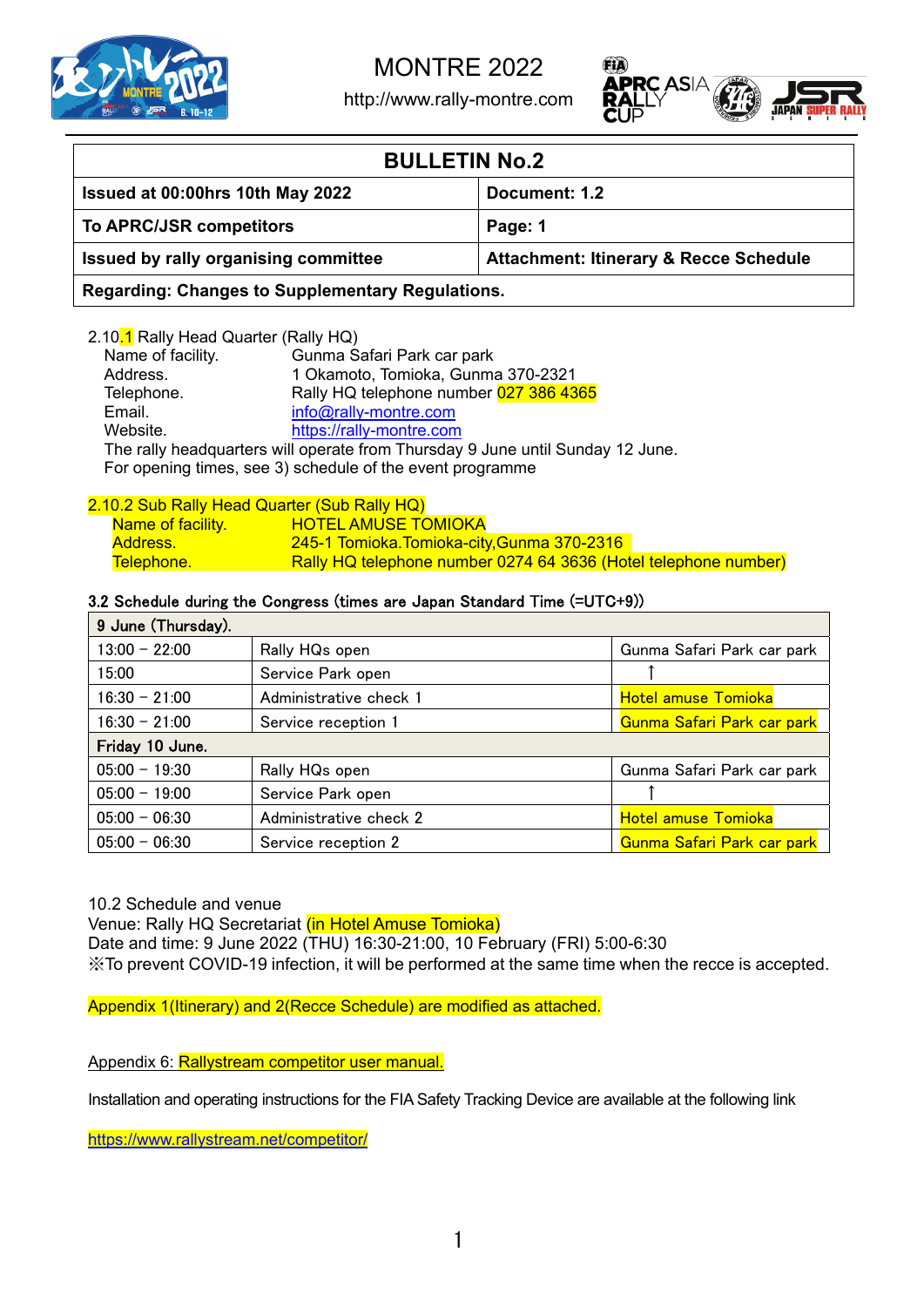#### 2022FIA Asia Pacific Rally Championship 2022FIA APRC Asia Cup Rd.1 2022 JAF ALL JAPAN Rally Championship Rd.5 2022 JAPAN SUPER RALLY SERIES Rd.1

## **MONTRE 2022 ITINERARY**

|                |                                                             |             |                  | 2022/5/26                                           |                       | Ver.03-05        |                      |
|----------------|-------------------------------------------------------------|-------------|------------------|-----------------------------------------------------|-----------------------|------------------|----------------------|
|                | <b>Start Leg1 (Section 1/2)</b>                             |             |                  | Saturday, 11 June 2022 (Sunrise 4:26, Sunset 19:02) |                       |                  |                      |
| TC             | <b>LOCATION</b>                                             | SS<br>dist. | Liaison<br>dist. | Total<br>dist.                                      | <b>Target</b><br>time | First car<br>due |                      |
| $\mathbf{0}$   | Rally Start (GUNMA Safari Park)                             |             |                  |                                                     |                       | 8:00             |                      |
|                | Start no Refuel.Distance to next refuel                     | (0.00)      | (9.20)           | (9.20)                                              |                       |                  |                      |
| <b>RZ</b>      | Refuel - Gas Station (COSMO NewNanjyai SS)                  |             | [9.20]           |                                                     | (0:16)                | (8:16)           |                      |
| 1              | Distance to next refuel                                     | (40.09)     | (74.88)          | (114.97)                                            |                       |                  |                      |
| 1              | Tozawa                                                      |             | 28.78            | 28.78                                               | 0:55                  | 8:55             |                      |
| SS1            | <b>Nostalgic Dojo I</b>                                     | 7.54        |                  |                                                     |                       | 8:58             |                      |
| $\overline{2}$ | Hazawa                                                      |             | 4.81             | 12.35                                               | 0:20                  | 9:18             | Section <sub>1</sub> |
| SS2            | South Pasture /                                             | 12.90       |                  |                                                     |                       | 9:21             |                      |
| 3              | Hisawa                                                      |             | 11.72            | 24.62                                               | 0:40                  | 10:01            |                      |
| SS3            | <b>Ghost Tunnel /</b>                                       | 19.65       |                  |                                                     |                       | 10:04            |                      |
| <b>RZ</b>      | Refuel - Gas Station (JA Shimonita I.C SS)                  |             | [38.77]          |                                                     | (1:38)                | (11:42)          |                      |
| $\overline{2}$ | Distance to next refuel                                     | (0.00)      | (19.05)          | (19.05)                                             |                       |                  |                      |
| 3A             | Parc Fermé & Technical Zone IN                              |             | 49.12            | 68.77                                               | 1:55                  | 11:59            |                      |
| 3В             | Parc Fermé OUT & Flexi Service IN                           |             |                  |                                                     | 0:15                  | 12:14            |                      |
|                | Flexi Service A (GUNMA Safari Park)                         | (40.09)     | (94.43)          | (134.52)                                            | 0:20                  |                  |                      |
| 3C             | Service OUT & Regroup IN                                    |             |                  |                                                     |                       | 12:34            |                      |
| 3D             | Regroup OUT                                                 |             |                  |                                                     | 0:25                  | 12:59            |                      |
| <b>RZ</b>      | Refuel - Gas Station (COSMO NewNanjyai SS)                  |             | [8.70]           |                                                     | (0:15)                | (13:14)          |                      |
| $\mathbf{3}$   | Distance to next refuel                                     | (40.09)     | (74.88)          | (114.97)                                            |                       |                  |                      |
| 4              | Tozawa                                                      |             | 28.28            | 28.28                                               | 0:55                  | 13:54            |                      |
| SS4            | <b>Nostalgic Dojo //</b>                                    | 7.54        |                  |                                                     |                       | 13:57            |                      |
| 5              | Hazawa                                                      |             | 4.81             | 12.35                                               | 0:20                  | 14:17            |                      |
| SS5            | South Pasture //                                            | 12.90       |                  |                                                     |                       | 14:20            | ction <sub>2</sub>   |
| 6              | Hisawa                                                      |             | 11.72            | 24.62                                               | 0:40                  | 15:00            | တိ                   |
| SS6            | <b>Ghost Tunnel //</b>                                      | 19.65       |                  |                                                     |                       | 15:03            |                      |
| <b>RZ</b>      | Refuel - Gas Station (JA Shimonita I.C SS)                  |             | [38.77]          |                                                     | (1:38)                | (16:41)          |                      |
| 4              | Distance to next refuel                                     | (0.76)      | (21.04)          | (21.80)                                             |                       |                  |                      |
| 6A             | Parc Fermé & Technical Zone IN                              |             | 49.12            | 68.77                                               | 1:55                  | 16:58            |                      |
| 6B             | Parc Fermé OUT & Flexi Service IN                           |             |                  |                                                     | 0:10                  | 17:08            |                      |
|                | Flexi Service B (GUNMA Safari Park)                         | (40.09)     | (93.93)          | (134.02)                                            | 0:45                  |                  |                      |
| 6C             | Flexi Service OUT & Parc Fermé IN                           |             |                  |                                                     |                       | 17:53            |                      |
|                | For all cars, (Early check in allowed) TC6C will close at - |             |                  |                                                     |                       | (19:10)          |                      |
|                | <b>Saturday totals</b>                                      | 80.18       | 188.36           | 268.54                                              |                       |                  |                      |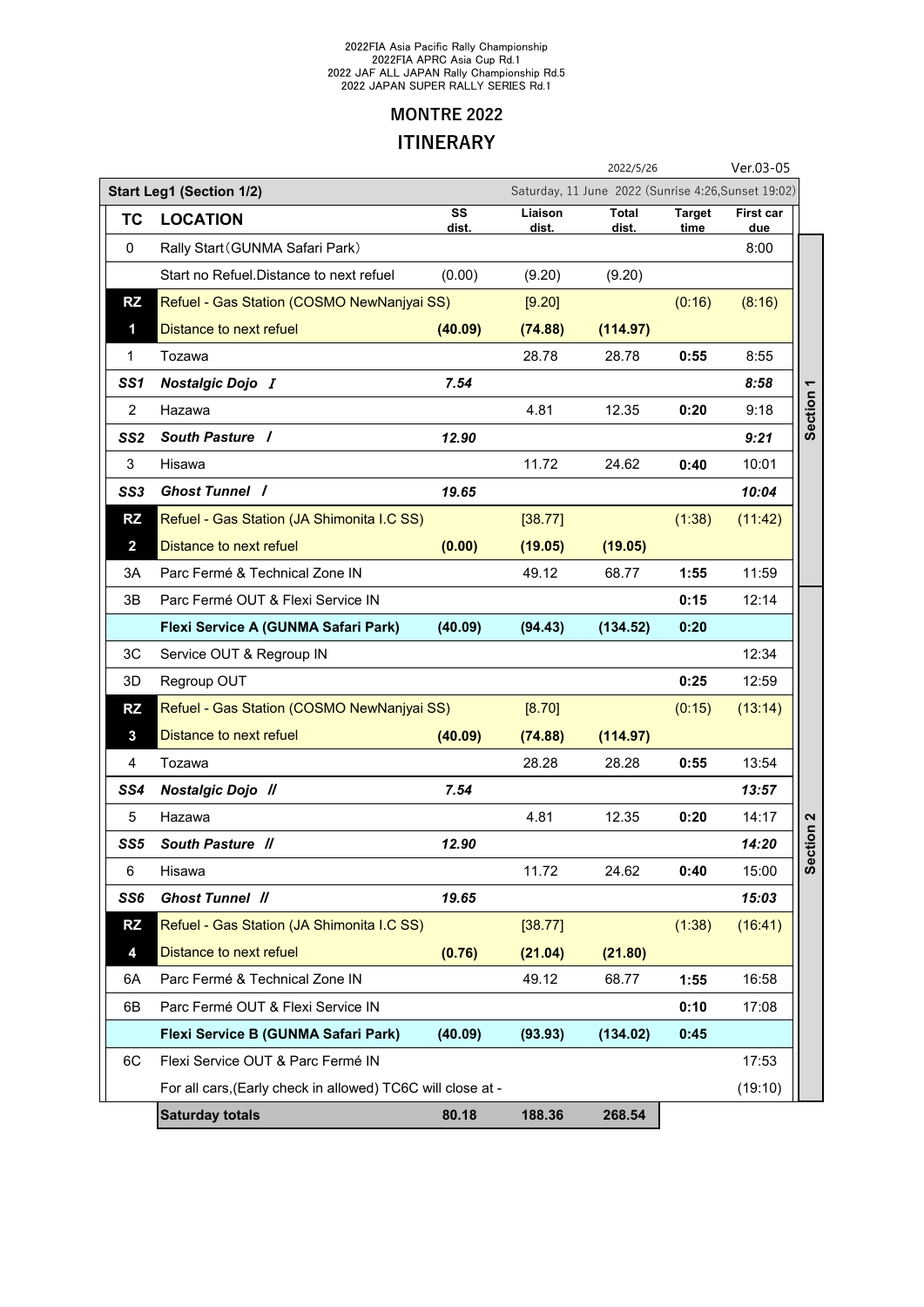#### 2022FIA Asia Pacific Rally Championship 2022FIA APRC Asia Cup Rd.1 2022 JAF ALL JAPAN Rally Championship Rd.5 2022 JAPAN SUPER RALLY SERIES Rd.1

## **MONTRE 2022 ITINERARY**

|                                                                                   |                                                                 |             |                  | 2022/5/26             |                       | Ver.03-05        |           |
|-----------------------------------------------------------------------------------|-----------------------------------------------------------------|-------------|------------------|-----------------------|-----------------------|------------------|-----------|
| Sunday, 12 June 2022 (Sunrise 4:26, Sunset 19:02)<br>Re-Start Leg2 (Sections 3/4) |                                                                 |             |                  |                       |                       |                  |           |
| тс                                                                                | <b>LOCATION</b>                                                 | SS<br>dist. | Liaison<br>dist. | <b>Total</b><br>dist. | <b>Target</b><br>time | First car<br>due |           |
| 6D                                                                                | Parc Fermé OUT                                                  |             |                  |                       |                       | 7:30             |           |
| 6E                                                                                | Service IN                                                      |             | 0.32             | 0.32                  | 0:15                  | 7:45             |           |
|                                                                                   | Service C (GUNMA Safari Park)                                   | (0.00)      | (0.32)           | (0.32)                | 0:15                  |                  |           |
| 6F                                                                                | Service OUT                                                     |             |                  |                       |                       | 8:00             |           |
| $\overline{7}$                                                                    | Old 21 Entrance                                                 |             | 2.59             | 2.59                  | 0:10                  | 8:10             |           |
| SS7                                                                               | Zebra /                                                         | 0.76        |                  |                       |                       | 8:13             |           |
| <b>RZ</b>                                                                         | Refuel - Gas Station (ENEOS Tomioka I.C SS)                     |             | [7.78]           |                       | (0:18)                | (8:31)           |           |
| 5                                                                                 | Distance to next refuel                                         | (21.92)     | (56.79)          | (78.71)               |                       |                  | Section 3 |
| 8                                                                                 | Kamihino                                                        |             | 26.88            | 27.64                 | 0:55                  | 9:08             |           |
| SS8                                                                               | Grandma.Kimura /                                                | 21.92       |                  |                       |                       | 9:11             |           |
| <b>RZ</b>                                                                         | Refuel - Gas Station (ENEOS Tomioka I.C SS)                     |             | [37.69]          |                       | (1:29)                | (10:40)          |           |
| 6                                                                                 | Distance to next refuel                                         | (0.76)      | (12.38)          | (13.14)               |                       |                  |           |
| 9                                                                                 | Old 21 Entrance                                                 |             | 41.69            | 63.61                 | 1:35                  | 10:46            |           |
| SS9                                                                               | Zebra //                                                        | 0.76        |                  |                       |                       | 10:49            |           |
| <b>9A</b>                                                                         | Parc Fermé & Technical Zone IN                                  |             | 1.08             | 1.84                  | 0:10                  | 10:59            |           |
| 9B                                                                                | Parc Fermé OUT & Flexi Service IN                               |             |                  |                       | 0:15                  | 11:14            |           |
|                                                                                   | Flexi Service D (GUNMA Safari Park)                             | (23.44)     | (72.24)          | (95.68)               | 0:20                  |                  |           |
| 9C                                                                                | Service OUT & Regroup IN                                        |             |                  |                       |                       | 11:34            |           |
| 9D                                                                                | Regroup OUT                                                     |             |                  |                       | 0:25                  | 11:59            |           |
| <b>RZ</b>                                                                         | Refuel - Gas Station (ENEOS Tomioka I.C SS)                     |             | [7.30]           |                       | (0:15)                | (12:14)          |           |
| $\overline{7}$                                                                    | Distance to next refuel                                         | (21.92)     | (61.25)          | (83.17)               |                       |                  |           |
| 10                                                                                | Kamihino                                                        |             | 27.16            | 27.16                 | 0:55                  | 12:54            | 4         |
| <b>SS10</b>                                                                       | Grandma.Kimura //                                               | 21.92       |                  |                       |                       | 12:57            | Section   |
| 10A                                                                               | Service IN                                                      |             | 41.39            | 63.31                 | 1:25                  | 14:22            |           |
|                                                                                   | <b>Service E (GUNMA Safari Park)</b>                            | (21.92)     | (68.55)          | (90.47)               | 0:10                  |                  |           |
| 10B                                                                               | Service OUT / Holding Zone IN (GUNMA Safari Park)               |             |                  |                       |                       | 14:32            |           |
|                                                                                   | Podium ceremony & Parc Fermé IN                                 |             |                  |                       |                       | (14:40)          |           |
|                                                                                   | $\cdot$ SS8 $\sim$ TC9 & SS10 $\sim$ TC10A Use expressway (pay) |             |                  |                       |                       |                  |           |
|                                                                                   | · For all cars, (Early check in allowed) TC10B will close at -  |             |                  |                       |                       | (15:49)          |           |
|                                                                                   | <b>Sunday totals</b>                                            | 45.36       | 141.11           | 186.47                |                       |                  |           |

| <b>Totals of the Rally</b> |             | SS     | Liaison | Total  | $\%$ |
|----------------------------|-------------|--------|---------|--------|------|
| <b>Saturday</b>            | 6SS         | 80.18  | 188.36  | 268.54 | 29.9 |
| <b>Sunday</b>              | 4SS         | 45.36  | 141.11  | 186.47 | 24.3 |
| <b>Total</b>               | <b>10SS</b> | 125.54 | 329.47  | 455.01 | 27.6 |